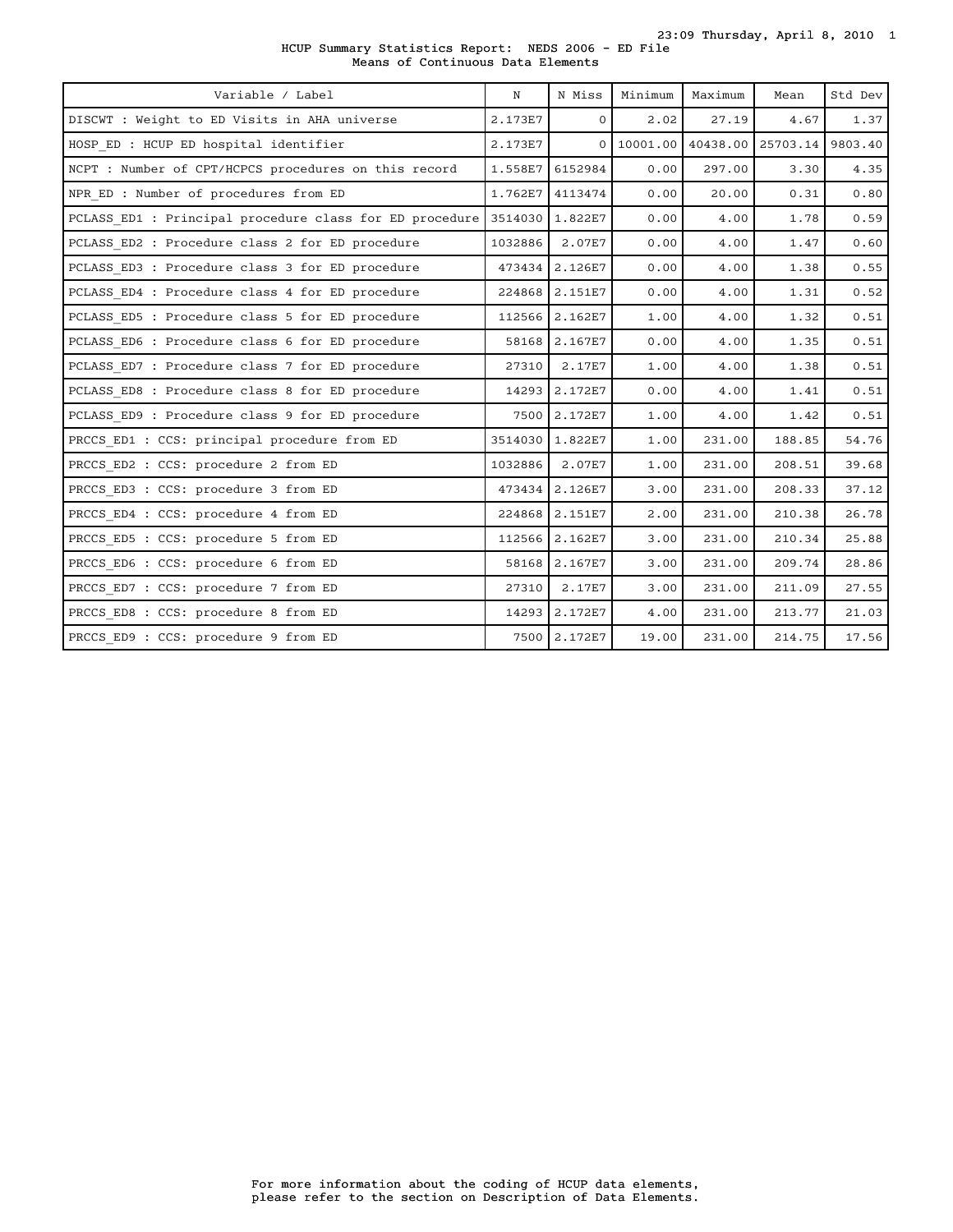## HCUP Summary Statistics Report: NEDS 2006 - ED File Frequency Distribution for CPT1

| CPT1              | Frequency | Percent<br>of<br>Total |
|-------------------|-----------|------------------------|
| Blank             | 9831957   | 45.24                  |
| Valid PR          | 11814082  | 54.36                  |
| Invalid PR (invl) | 86193     | 0.40                   |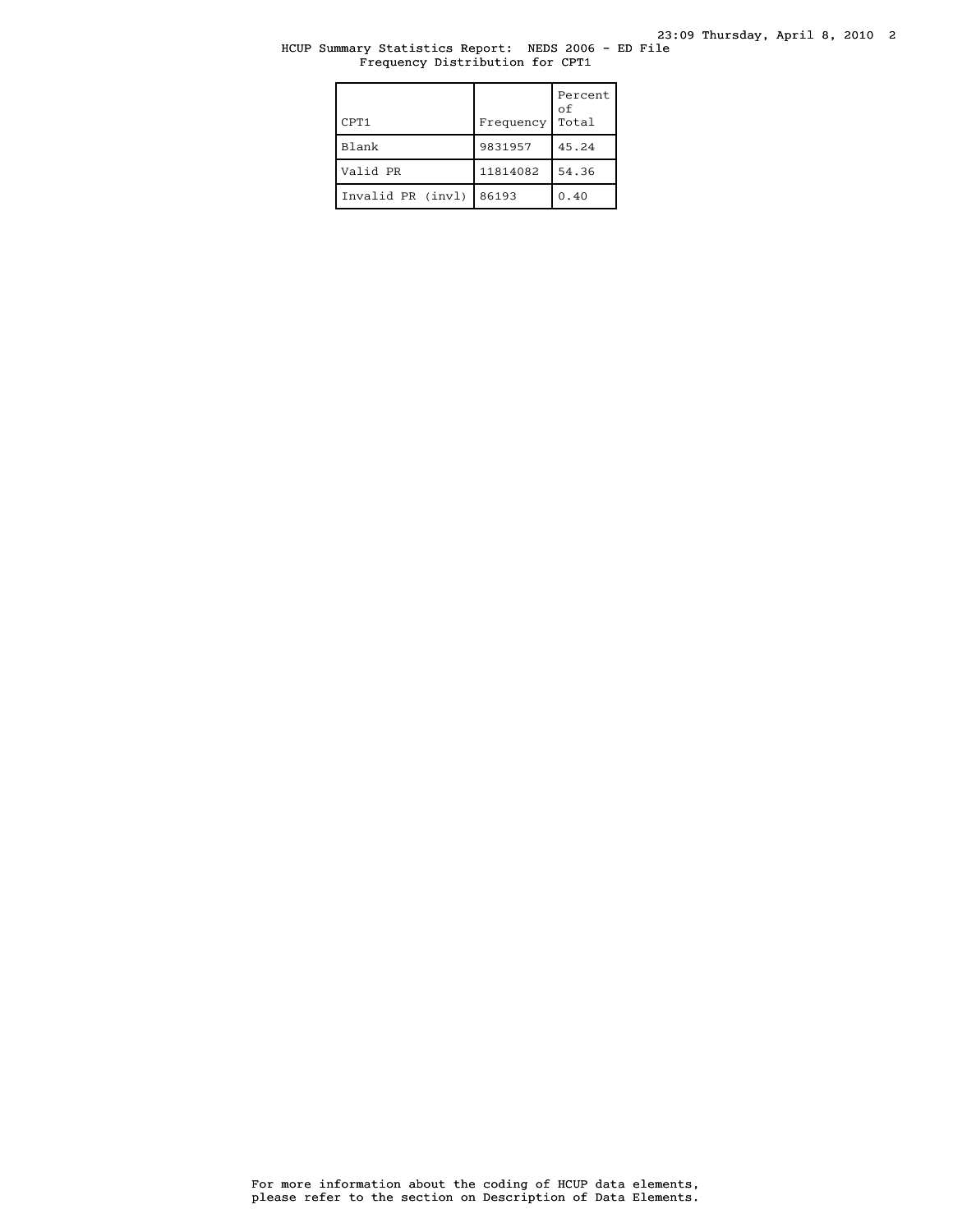#### HCUP Summary Statistics Report: NEDS 2006 - ED File Frequency Distribution for HCUPFILE

|             | HCUPFILE   Frequency | Percent<br>οf<br>Total |
|-------------|----------------------|------------------------|
| <b>SEDD</b> | 21732232             | 100.00                 |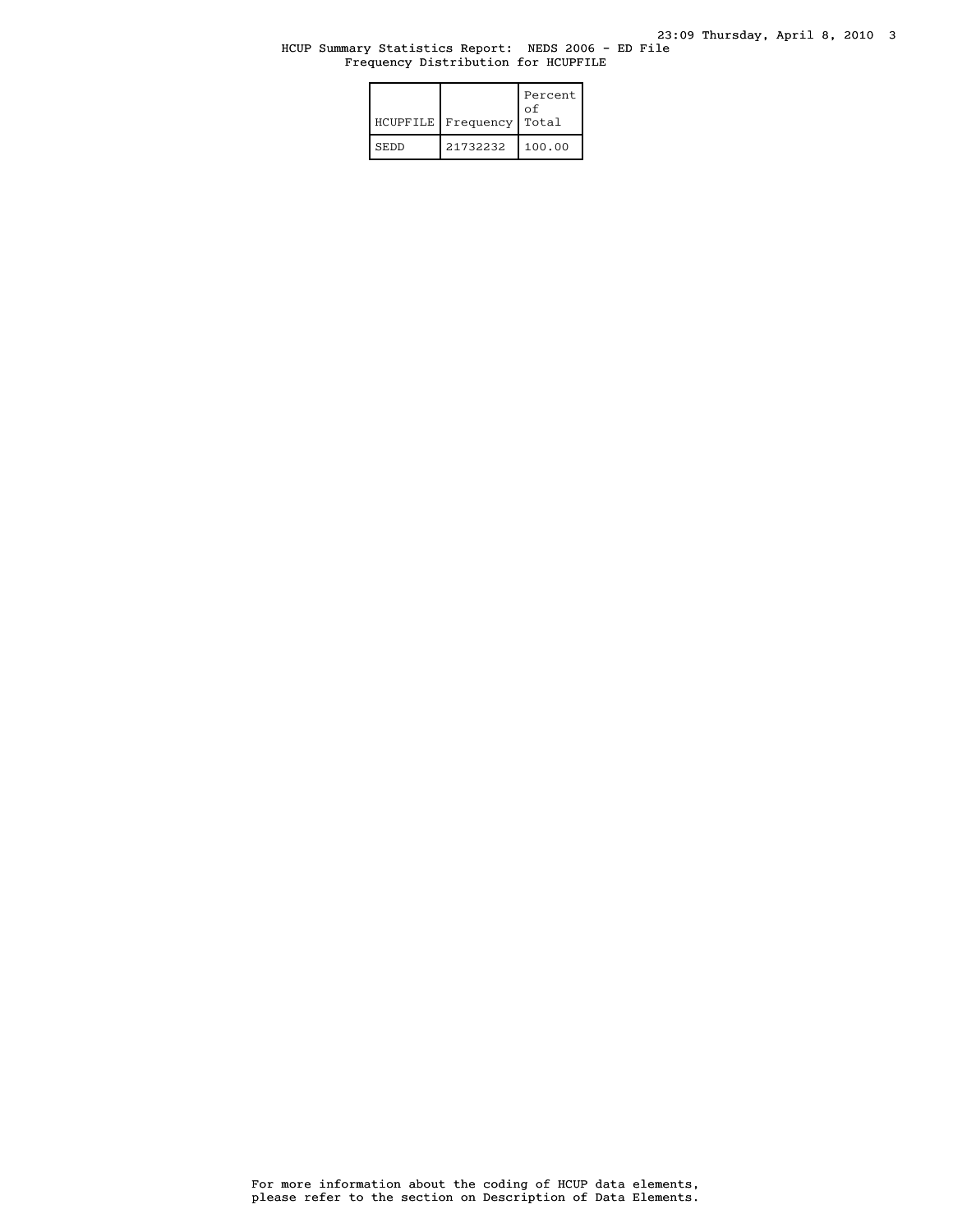#### HCUP Summary Statistics Report: NEDS 2006 - ED File Frequency Distribution for NCPT

| <b>NCPT</b>   | Frequency | Percent<br>оf<br>Total |
|---------------|-----------|------------------------|
|               | 6152984   | 28.31                  |
| $\Omega$      | 3678973   | 16.93                  |
| 1             | 3379780   | 15.55                  |
| 2             | 2313052   | 10.64                  |
| 3             | 1439526   | 6.62                   |
| 4             | 1287993   | 5.93                   |
| 5             | 530011    | 2.44                   |
| 6             | 460695    | 2.12                   |
| 7             | 345661    | 1.59                   |
| 8             | 310993    | 1.43                   |
| 9             | 448023    | 2.06                   |
| 10            | 427346    | 1.97                   |
| 11            | 152631    | 0.70                   |
| 12.           | 134674    | 0.62                   |
| 13            | 115163    | 0.53                   |
| 14            | 97704     | 0.45                   |
| 15            | 81752     | 0.38                   |
| 16 or greater | 375271    | 1.73                   |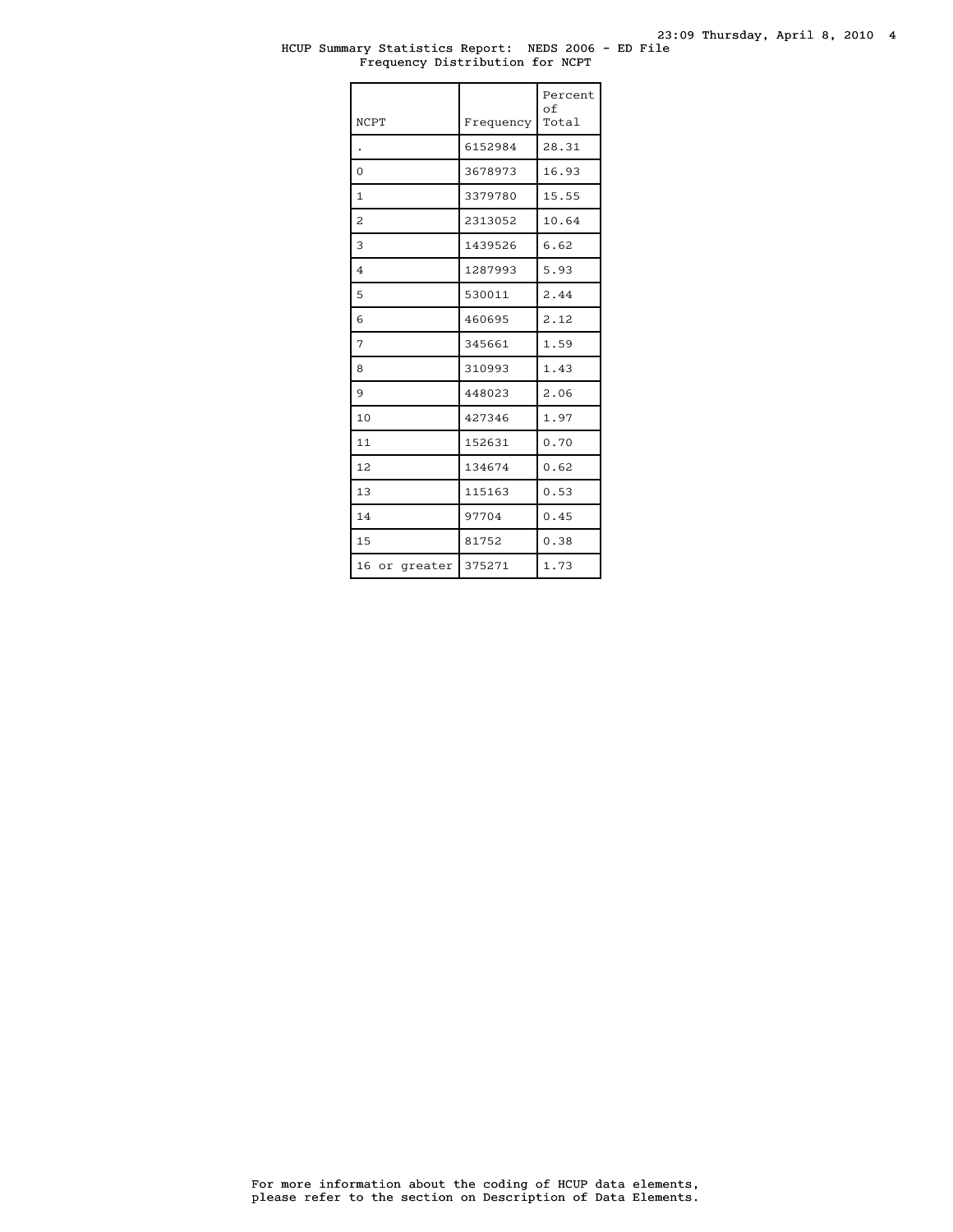#### HCUP Summary Statistics Report: NEDS 2006 - ED File Frequency Distribution for NPR\_ED

| NPR ED         | Frequency | Percent<br>$\circ$ f<br>Total |
|----------------|-----------|-------------------------------|
|                | 4113474   | 18.93                         |
| $\Omega$       | 14096040  | 64.86                         |
| $\mathbf{1}$   | 2487739   | 11.45                         |
| $\overline{c}$ | 560114    | 2.58                          |
| 3              | 248815    | 1.14                          |
| $\overline{4}$ | 112460    | 0.52                          |
| 5              | 54548     | 0.25                          |
| 6              | 31170     | 0.14                          |
| 7              | 13206     | 0.06                          |
| 8              | 6968      | 0.03                          |
| 9              | 3649      | 0.02                          |
| 10             | 3737      | 0.02                          |
| 11             | 120       | 0.00                          |
| 12             | 55        | 0.00                          |
| 13             | 44        | 0.00                          |
| 14             | 43        | 0.00                          |
| 15             | 25        | 0.00                          |
| 16 or greater  | 25        | 0.00                          |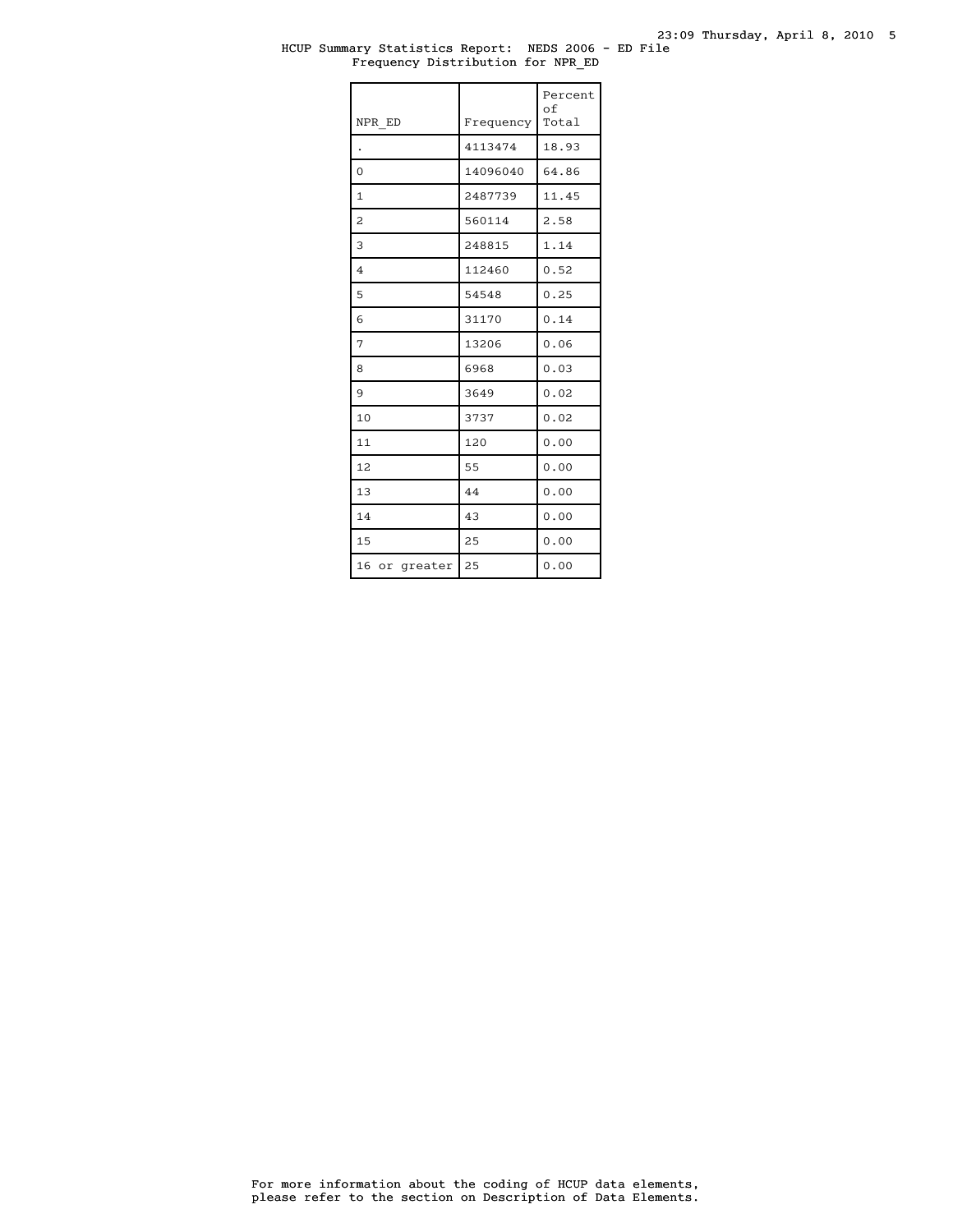HCUP Summary Statistics Report: NEDS 2006 - ED File Frequency Distribution for PCLASS\_ED1

| PCLASS ED1                                                       | Frequency | Percent<br>of<br>Total |
|------------------------------------------------------------------|-----------|------------------------|
| .: Missing                                                       | 18211316  | 83.80                  |
| .A: Invalid                                                      | 6621      | 0.03                   |
| .C: Inconsistent                                                 | 265       | 0.00                   |
| 0: Procedure class not assigned                                  | $\leq$ 10 | $*$ , $**$             |
| 1: Minor Diagnostic - Non-operating room diagnostic procedures   | 968795    | 4.46                   |
| 2: Minor Therapeutic - Non-operating room therapeutic procedures | 2439396   | 11.22                  |
| 3: Major Diagnostic - Operating room diagnostic procedures       | 1890      | 0.01                   |
| 4: Major Therapeutic - Operating room therapeutic procedures     | 103940    | 0.48                   |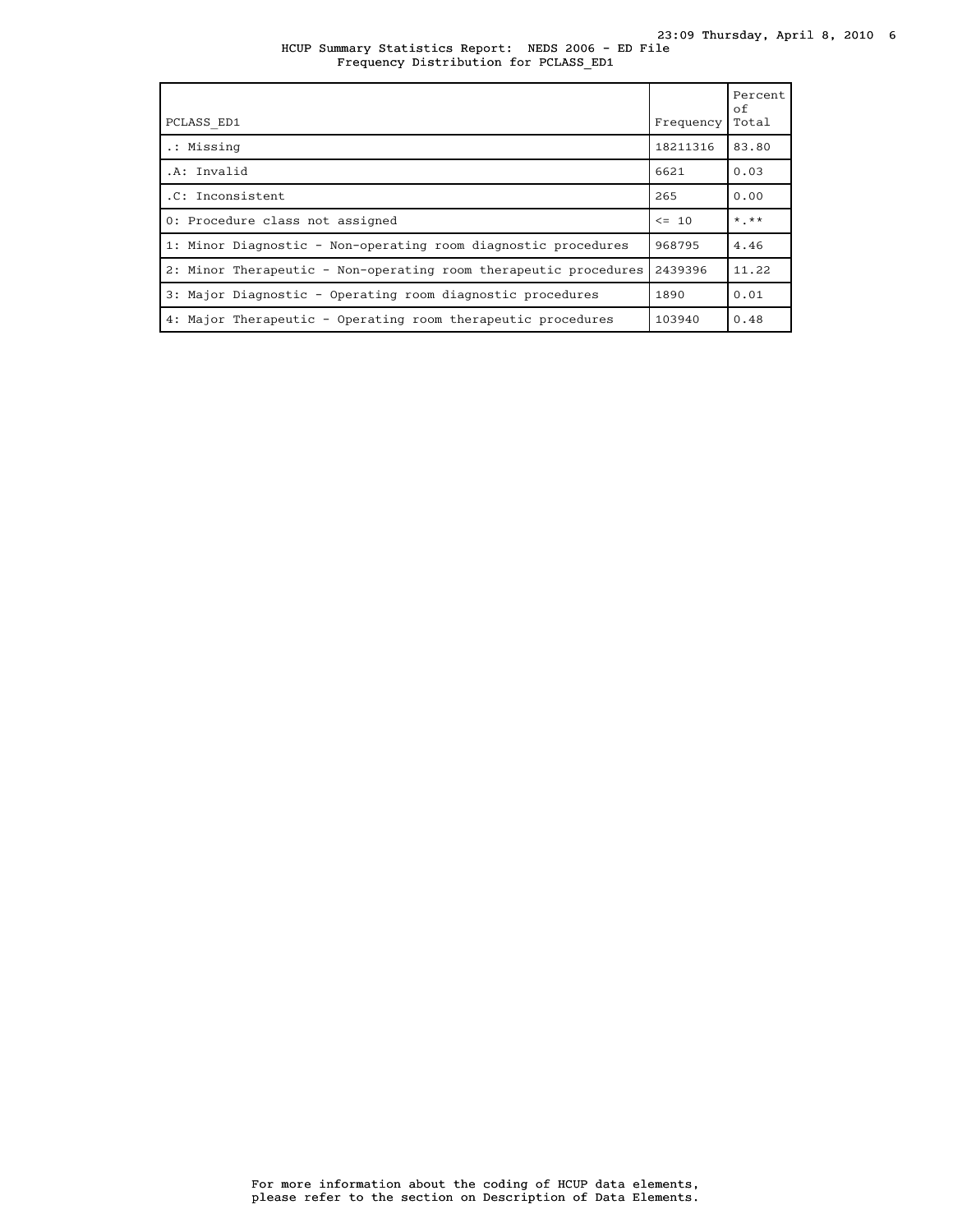|                                                                               |            | Percent<br>οf          |
|-------------------------------------------------------------------------------|------------|------------------------|
| PRCCS ED1                                                                     | Frequency  | Total                  |
| .: Missing                                                                    | 18211316   | 83.80                  |
| A: Invalid procedure                                                          | 6621       | 0.03                   |
| C: Inconsistent                                                               | 265        | 0.00                   |
| 1: Incision and excision of CNS                                               | $\leq -10$ | $*$ , $*$              |
| 2: Insertion; replacement; or removal of extracranial ventricular shunt       | 60         | 0.00                   |
| 3: Laminectomy; excision intervertebral disc                                  | 1356       | 0.01                   |
| 4: Diagnostic spinal tap                                                      | 24426      | 0.11                   |
| 5: Insertion of catheter or spinal stimulator and injection into spinal canal | 616        | 0.00                   |
| 6: Decompression peripheral nerve                                             | 58         | 0.00                   |
| 7: Other diagnostic nervous system procedures                                 | 17         | 0.00                   |
| 8: Other non-OR or closed therapeutic nervous system procedures               | 13082      | 0.06                   |
| 9: Other OR therapeutic nervous system procedures                             | 350        | 0.00                   |
| 10: Thyroidectomy; partial or complete                                        | 26         | 0.00                   |
| 11: Diagnostic endocrine procedures                                           | 25         | 0.00                   |
| 12: Other therapeutic endocrine procedures                                    | 26         | 0.00                   |
| 13: Corneal transplant                                                        | 13         | 0.00                   |
| 14: Glaucoma procedures                                                       | 16         | 0.00                   |
| 15: Lens and cataract procedures                                              | 215        | 0.00                   |
| 16: Repair of retinal tear; detachment                                        | 202        | 0.00                   |
| 17: Destruction of lesion of retina and choroid                               | 89         | 0.00                   |
| 18: Diagnostic procedures on eye                                              | 367        | 0.00                   |
| 19: Other therapeutic procedures on eyelids; conjunctiva; cornea              | 44020      | 0.20                   |
| 20: Other intraocular therapeutic procedures                                  | 2942       | 0.01                   |
| 21: Other extraocular muscle and orbit therapeutic procedures                 | 431        | 0.00                   |
| 22: Tympanoplasty                                                             | $<= 10$    | $*$ . $**$             |
| 23: Myringotomy                                                               | 132        | 0.00                   |
| 24: Mastoidectomy                                                             | $\leq 10$  | $*$ , $**$             |
| 25: Diagnostic procedures on ear                                              | 39         | 0.00                   |
| 26: Other therapeutic ear procedures                                          | 23365      | 0.11                   |
| 27: Control of epistaxis                                                      | 26369      | 0.12                   |
| 28: Plastic procedures on nose                                                | 9751       | 0.04                   |
| 29: Dental procedures                                                         | 609        | 0.00                   |
| 30: Tonsillectomy and/or adenoidectomy                                        | 1766       | 0.01                   |
| 31: Diagnostic procedures on nose; mouth and pharynx                          | 992        | 0.00                   |
| 32: Other non-OR therapeutic procedures on nose; mouth and pharynx            | 36082      | 0.17                   |
| 33: Other OR therapeutic procedures on nose; mouth and pharynx                | 5359       | 0.02                   |
| 34: Tracheostomy; temporary and permanent                                     | 65         | 0.00                   |
| 35: Tracheoscopy and laryngoscopy with biopsy                                 | 1778       | 0.01                   |
| 36: Lobectomy or pneumonectomy                                                | $<= 10$    | $\star$ . $\star\star$ |
| 37: Diagnostic bronchoscopy and biopsy of bronchus                            | 504        | 0.00                   |
| 38: Other diagnostic procedures on lung and bronchus                          | $\leq 10$  | $\star$ . $\star\star$ |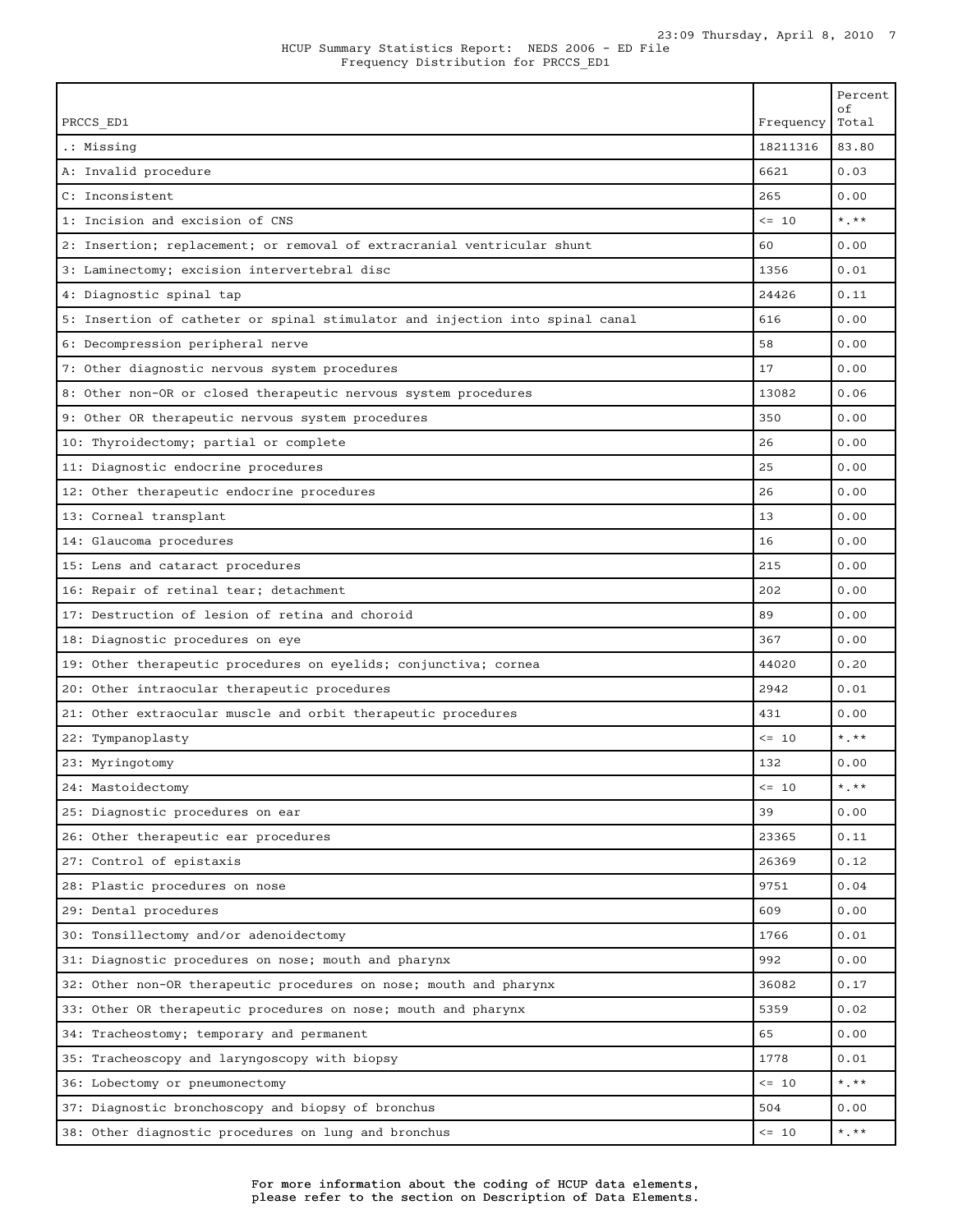|                                                                                                     |            | Percent<br>οf          |
|-----------------------------------------------------------------------------------------------------|------------|------------------------|
| PRCCS ED1                                                                                           | Frequency  | Total                  |
| 39: Incision of pleura; thoracentesis; chest drainage                                               | 2178       | 0.01                   |
| 40: Other diagnostic procedures of respiratory tract and mediastinum                                | 203        | 0.00                   |
| 41: Other non-OR therapeutic procedures on respiratory system                                       | 1008       | 0.00                   |
| 42: Other OR Rx procedures on respiratory system and mediastinum                                    | 120        | 0.00                   |
| 43: Heart valve procedures                                                                          | $\leq$ 10  | $*$ , $*$              |
| 44: Coronary artery bypass graft (CABG)                                                             | $\leq$ 10  | $*$ . $**$             |
| 45: Percutaneous transluminal coronary angioplasty (PTCA)                                           | 960        | 0.00                   |
| 46: Coronary thrombolysis                                                                           | $\leq -10$ | $*$ . $**$             |
| 47: Diagnostic cardiac catheterization; coronary arteriography                                      | 12402      | 0.06                   |
| 48: Insertion; revision; replacement; removal of cardiac pacemaker or<br>cardioverter/defibrillator | 444        | 0.00                   |
| 49: Other OR heart procedures                                                                       | 113        | 0.00                   |
| 50: Extracorporeal circulation auxiliary to open heart procedures                                   | $\leq 10$  | $*$ . $**$             |
| 51: Endarterectomy; vessel of head and neck                                                         | $\leq$ 10  | $*$ . $**$             |
| 52: Aortic resection; replacement or anastomosis                                                    | 18         | 0.00                   |
| 53: Varicose vein stripping; lower limb                                                             | 84         | 0.00                   |
| 54: Other vascular catheterization; not heart                                                       | 14976      | 0.07                   |
| 55: Peripheral vascular bypass                                                                      | $\leq$ 10  | $*$ , $*$              |
| 56: Other vascular bypass and shunt; not heart                                                      | $\leq$ 10  | $*$ . $**$             |
| 57: Creation; revision and removal of arteriovenous fistula or vessel-to-vessel cannula for<br>di a | 155        | 0.00                   |
| 58: Hemodialysis                                                                                    | 2480       | 0.01                   |
| 59: Other OR procedures on vessels of head and neck                                                 | 40         | 0.00                   |
| 61: Other OR procedures on vessels other than head and neck                                         | 1898       | 0.01                   |
| 62: Other diagnostic cardiovascular procedures                                                      | 103        | 0.00                   |
| 63: Other non-OR therapeutic cardiovascular procedures                                              | 733        | 0.00                   |
| 65: Bone marrow biopsy                                                                              | 155        | 0.00                   |
| 66: Procedures on spleen                                                                            | 21         | 0.00                   |
| 67: Other therapeutic procedures; hemic and lymphatic system                                        | 183        | 0.00                   |
| 69: Esophageal dilatation                                                                           | 1007       | 0.00                   |
| 70: Upper gastrointestinal endoscopy; biopsy                                                        | 11170      | 0.05                   |
| 71: Gastrostomy; temporary and permanent                                                            | 283        | 0.00                   |
| 72: Colostomy; temporary and permanent                                                              | $\leq -10$ | $\star$ . $\star\star$ |
| 73: Ileostomy and other enterostomy                                                                 | 46         | 0.00                   |
| 74: Gastrectomy; partial and total                                                                  | $\leq 10$  | $\star$ . $\star\star$ |
| 75: Small bowel resection                                                                           | $\leq -10$ | $\star$ . $\star\star$ |
| 76: Colonoscopy and biopsy                                                                          | 2434       | 0.01                   |
| 77: Proctoscopy and anorectal biopsy                                                                | 1308       | 0.01                   |
| 78: Colorectal resection                                                                            | 13         | 0.00                   |
| 79: Local excision of large intestine lesion (not endoscopic)                                       | $\leq -10$ | $*$ . $**$             |
| 80: Appendectomy                                                                                    | 11006      | 0.05                   |
| 81: Hemorrhoid procedures                                                                           | 2531       | 0.01                   |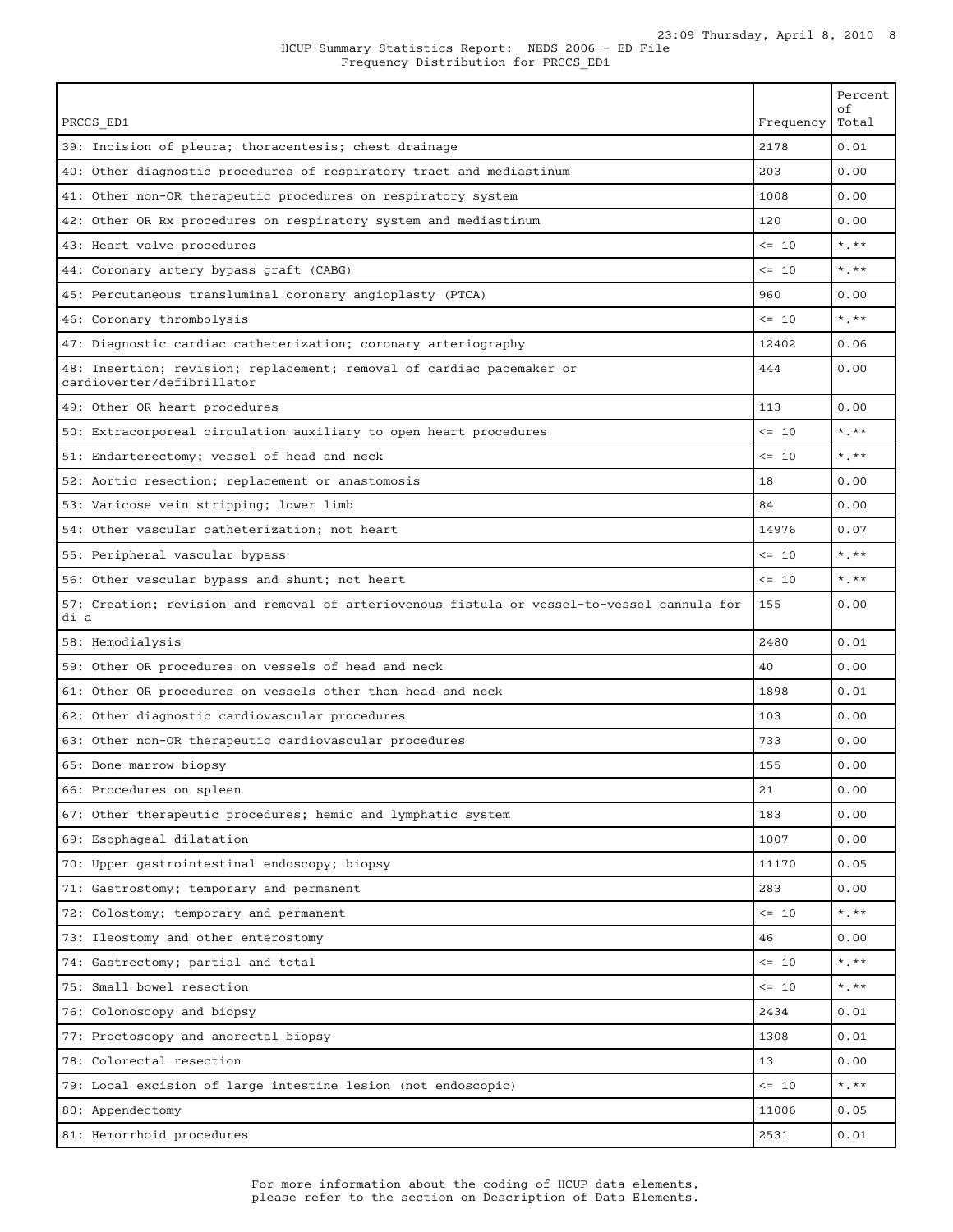|                                                                       |            | Percent<br>οf |
|-----------------------------------------------------------------------|------------|---------------|
| PRCCS_ED1                                                             | Frequency  | Total         |
| 82: Endoscopic retrograde cannulation of pancreas (ERCP)              | 47         | 0.00          |
| 83: Biopsy of liver                                                   | 75         | 0.00          |
| 84: Cholecystectomy and common duct exploration                       | 4026       | 0.02          |
| 85: Inguinal and femoral hernia repair                                | 764        | 0.00          |
| 86: Other hernia repair                                               | 590        | 0.00          |
| 87: Laparoscopy (GI only)                                             | 280        | 0.00          |
| 88: Abdominal paracentesis                                            | 1682       | 0.01          |
| 89: Exploratory laparotomy                                            | 42         | 0.00          |
| 90: Excision; lysis peritoneal adhesions                              | 81         | 0.00          |
| 91: Peritoneal dialysis                                               | 48         | 0.00          |
| 92: Other bowel diagnostic procedures                                 | 302        | 0.00          |
| 93: Other non-OR upper GI therapeutic procedures                      | 7764       | 0.04          |
| 94: Other OR upper GI therapeutic procedures                          | 380        | 0.00          |
| 95: Other non-OR lower GI therapeutic procedures                      | 2636       | 0.01          |
| 96: Other OR lower GI therapeutic procedures                          | 3796       | 0.02          |
| 97: Other gastrointestinal diagnostic procedures                      | 28         | 0.00          |
| 98: Other non-OR gastrointestinal therapeutic procedures              | 1388       | 0.01          |
| 99: Other OR gastrointestinal therapeutic procedures                  | 395        | 0.00          |
| 100: Endoscopy and endoscopic biopsy of the urinary tract             | 395        | 0.00          |
| 101: Transurethral excision; drainage; or removal urinary obstruction | 4953       | 0.02          |
| 102: Ureteral catheterization                                         | 1920       | 0.01          |
| 103: Nephrotomy and nephrostomy                                       | 35         | 0.00          |
| 104: Nephrectomy; partial or complete                                 | $\leq -10$ | $*$ , $**$    |
| 106: Genitourinary incontinence procedures                            | 33         | 0.00          |
| 107: Extracorporeal lithotripsy; urinary                              | 294        | 0.00          |
| 108: Indwelling catheter                                              | 54762      | 0.25          |
| 109: Procedures on the urethra                                        | 387        | 0.00          |
| 110: Other diagnostic procedures of urinary tract                     | 35         | 0.00          |
| 111: Other non-OR therapeutic procedures of urinary tract             | 6314       | 0.03          |
| 112: Other OR therapeutic procedures of urinary tract                 | 4742       | 0.02          |
| 113: Transurethral resection of prostate (TURP)                       | 46         | 0.00          |
| 114: Open prostatectomy                                               | $\leq -10$ | $*$ , $**$    |
| 115: Circumcision                                                     | 73         | 0.00          |
| 116: Diagnostic procedures; male genital                              | 23         | 0.00          |
| 117: Other non-OR therapeutic procedures; male genital                | 1464       | 0.01          |
| 118: Other OR therapeutic procedures; male genital                    | 1385       | 0.01          |
| 119: Oophorectomy; unilateral and bilateral                           | 195        | 0.00          |
| 120: Other operations on ovary                                        | 413        | 0.00          |
| 121: Ligation or occlusion of fallopian tubes                         | 53         | 0.00          |
| 122: Removal of ectopic pregnancy                                     | 1235       | 0.01          |
| 123: Other operations on fallopian tubes                              | 159        | 0.00          |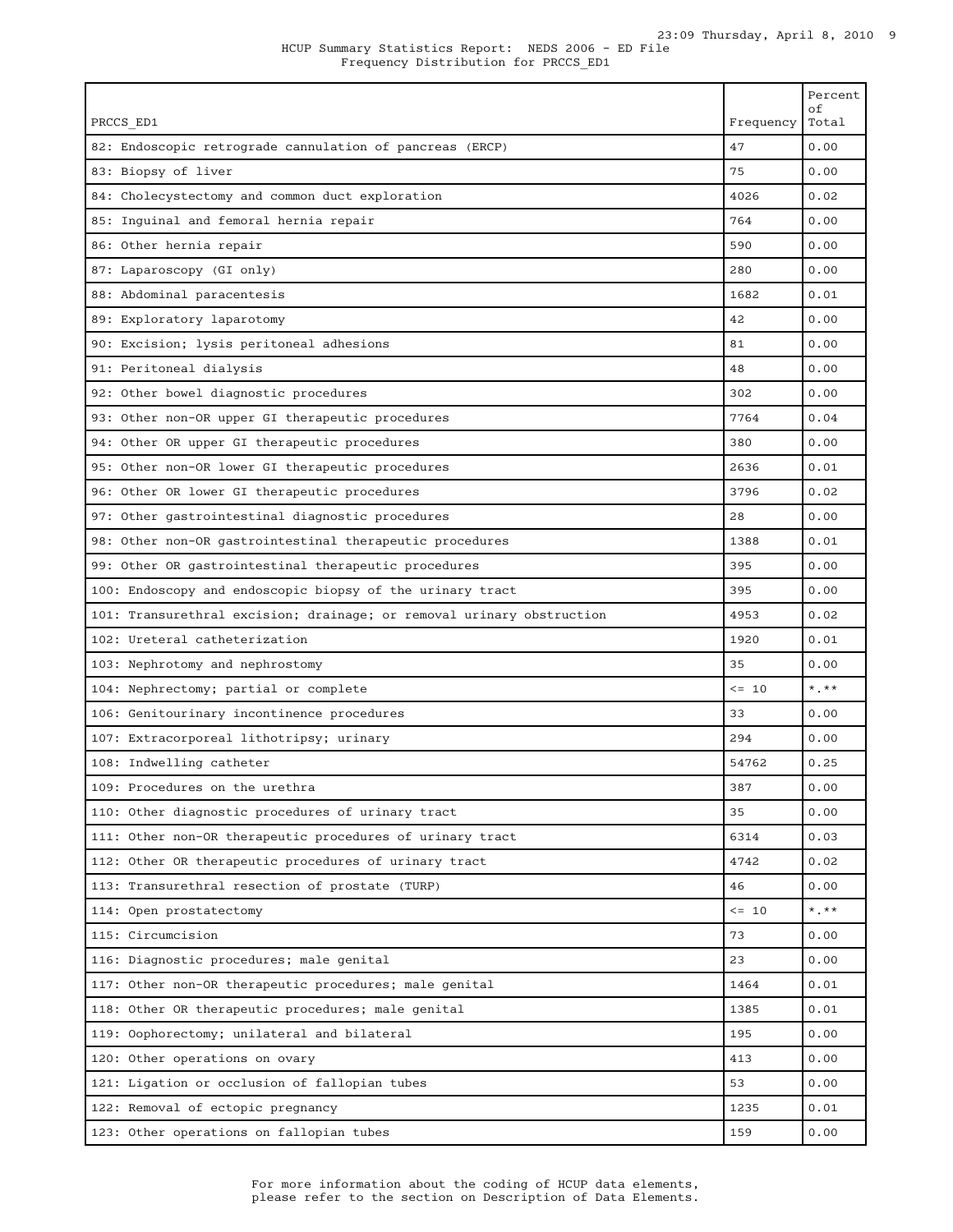| PRCCS ED1                                                                            | Frequency | Percent<br>οf<br>Total  |
|--------------------------------------------------------------------------------------|-----------|-------------------------|
| 124: Hysterectomy; abdominal and vaginal                                             | 78        | 0.00                    |
| 125: Other excision of cervix and uterus                                             | 215       | 0.00                    |
| 126: Abortion (termination of pregnancy)                                             | 48        | 0.00                    |
| 127: Dilatation and curettage (D&C); aspiration after delivery or abortion           | 6597      | 0.03                    |
| 128: Diagnostic dilatation and curettage (D&C)                                       | 533       | 0.00                    |
| 129: Repair of cystocele and rectocele; obliteration of vaginal vault                | 24        | 0.00                    |
| 130: Other diagnostic procedures; female organs                                      | 196       | 0.00                    |
| 131: Other non-OR therapeutic procedures; female organs                              | 632       | 0.00                    |
| 132: Other OR therapeutic procedures; female organs                                  | 8537      | 0.04                    |
| 133: Episiotomy                                                                      | $\leq$ 10 | $*$ . $**$              |
| 134: Cesarean section                                                                | $\leq$ 10 | $*$ $**$                |
| 135: Forceps; vacuum; and breech delivery                                            | $\leq$ 10 | $\star$ $\star$ $\star$ |
| 136: Artificial rupture of membranes to assist delivery                              | 12        | 0.00                    |
| 137: Other procedures to assist delivery                                             | 185       | 0.00                    |
| 138: Diagnostic amniocentesis                                                        | 18        | 0.00                    |
| 139: Fetal monitoring                                                                | 13831     | 0.06                    |
| 140: Repair of current obstetric laceration                                          | 20        | 0.00                    |
| 141: Other therapeutic obstetrical procedures                                        | 149       | 0.00                    |
| 142: Partial excision bone                                                           | 2547      | 0.01                    |
| 143: Bunionectomy or repair of toe deformities                                       | 28        | 0.00                    |
| 144: Treatment; facial fracture or dislocation                                       | 1472      | 0.01                    |
| 145: Treatment; fracture or dislocation of radius and ulna                           | 31699     | 0.15                    |
| 146: Treatment; fracture or dislocation of hip and femur                             | 3846      | 0.02                    |
| 147: Treatment; fracture or dislocation of lower extremity (other than hip or femur) | 9998      | 0.05                    |
| 148: Other fracture and dislocation procedure                                        | 36145     | 0.17                    |
| 149: Arthroscopy                                                                     | 23        | 0.00                    |
| 150: Division of joint capsule; ligament or cartilage                                | $\leq$ 10 | $*$ , $*$               |
| 151: Excision of semilunar cartilage of knee                                         | 87        | 0.00                    |
| 152: Arthroplasty knee                                                               | 61        | 0.00                    |
| 153: Hip replacement; total and partial                                              | $<= 10$   | $\star$ . $\star\star$  |
| 154: Arthroplasty other than hip or knee                                             | 109       | 0.00                    |
| 155: Arthrocentesis                                                                  | 7670      | 0.04                    |
| 156: Injections and aspirations of muscles; tendons; bursa; joints and soft tissue   | 1032      | 0.00                    |
| 157: Amputation of lower extremity                                                   | 72        | 0.00                    |
| 158: Spinal fusion                                                                   | 356       | 0.00                    |
| 159: Other diagnostic procedures on musculoskeletal system                           | 316       | 0.00                    |
| 160: Other therapeutic procedures on muscles and tendons                             | 6686      | 0.03                    |
| 161: Other OR therapeutic procedures on bone                                         | 310       | 0.00                    |
| 162: Other OR therapeutic procedures on joints                                       | 1119      | 0.01                    |
| 163: Other non-OR therapeutic procedures on musculoskeletal system                   | 9346      | 0.04                    |
| 164: Other OR therapeutic procedures on musculoskeletal system                       | 1666      | 0.01                    |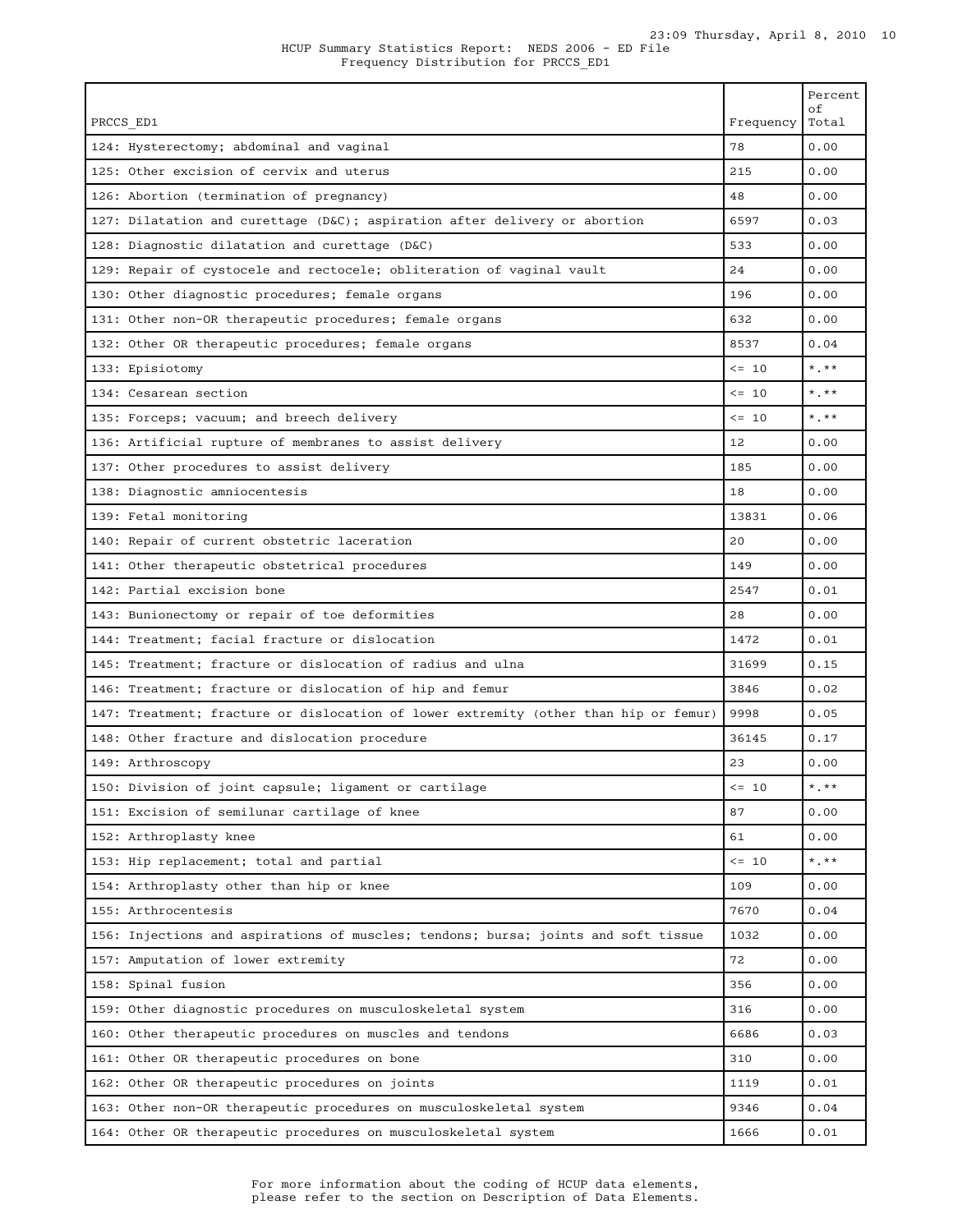|                                                                     |            | Percent<br>оf             |
|---------------------------------------------------------------------|------------|---------------------------|
| PRCCS ED1                                                           | Frequency  | Total                     |
| 165: Breast biopsy and other diagnostic procedures on breast        | 75         | 0.00                      |
| 166: Lumpectomy; quadrantectomy of breast                           | 110        | 0.00                      |
| 167: Mastectomy                                                     | $\leq$ 10  | $*$ $*$                   |
| 168: Incision and drainage; skin and subcutaneous tissue            | 142310     | 0.65                      |
| 169: Debridement of wound; infection or burn                        | 11388      | 0.05                      |
| 170: Excision of skin lesion                                        | 1497       | 0.01                      |
| 171: Suture of skin and subcutaneous tissue                         | 583638     | 2.69                      |
| 172: Skin graft                                                     | 1023       | 0.00                      |
| 173: Other diagnostic procedures on skin and subcutaneous tissue    | 112        | 0.00                      |
| 174: Other non-OR therapeutic procedures on skin and breast         | 39467      | 0.18                      |
| 175: Other OR therapeutic procedures on skin and breast             | 9860       | 0.05                      |
| 176: Other organ transplantation                                    | $\leq$ 10  | $\star$ , $\star$ $\star$ |
| 177: Computerized axial tomography (CT) scan head                   | 48855      | 0.22                      |
| 178: CT scan chest                                                  | 7068       | 0.03                      |
| 179: CT scan abdomen                                                | 26224      | 0.12                      |
| 180: Other CT scan                                                  | 5249       | 0.02                      |
| 181: Myelogram                                                      | 69         | 0.00                      |
| 182: Mammography                                                    | 67         | 0.00                      |
| 183: Routine chest X-ray                                            | 86073      | 0.40                      |
| 185: Upper gastrointestinal X-ray                                   | 74         | 0.00                      |
| 186: Lower gastrointestinal X-ray                                   | 19         | 0.00                      |
| 187: Intravenous pyelogram                                          | 276        | 0.00                      |
| 188: Cerebral arteriogram                                           | 264        | 0.00                      |
| 189: Contrast aortogram                                             | 77         | 0.00                      |
| 190: Contrast arteriogram of femoral and lower extremity arteries   | 93         | 0.00                      |
| 191: Arterio- or venogram (not heart and head)                      | 521        | 0.00                      |
| 192: Diagnostic ultrasound of head and neck                         | 142        | 0.00                      |
| 193: Diagnostic ultrasound of heart (echocardiogram)                | 2521       | 0.01                      |
| 194: Diagnostic ultrasound of gastrointestinal tract                | 408        | 0.00                      |
| 195: Diagnostic ultrasound of urinary tract                         | 68         | 0.00                      |
| 196: Diagnostic ultrasound of abdomen or retroperitoneum            | 3263       | 0.02                      |
| 197: Other diagnostic ultrasound                                    | 11397      | 0.05                      |
| 198: Magnetic resonance imaging                                     | 1388       | 0.01                      |
| 199: Electroencephalogram (EEG)                                     | 42         | 0.00                      |
| 200: Nonoperative urinary system measurements                       | 2525       | 0.01                      |
| 201: Cardiac stress tests                                           | 2861       | 0.01                      |
| 202: Electrocardiogram                                              | 16810      | 0.08                      |
| 203: Electrographic cardiac monitoring                              | 2000       | 0.01                      |
| 204: Swan-Ganz catheterization for monitoring                       | $\leq -10$ | $*$ , $**$                |
| 205: Arterial blood gases                                           | 780        | 0.00                      |
| 206: Microscopic examination (bacterial smear; culture; toxicology) | 12070      | 0.06                      |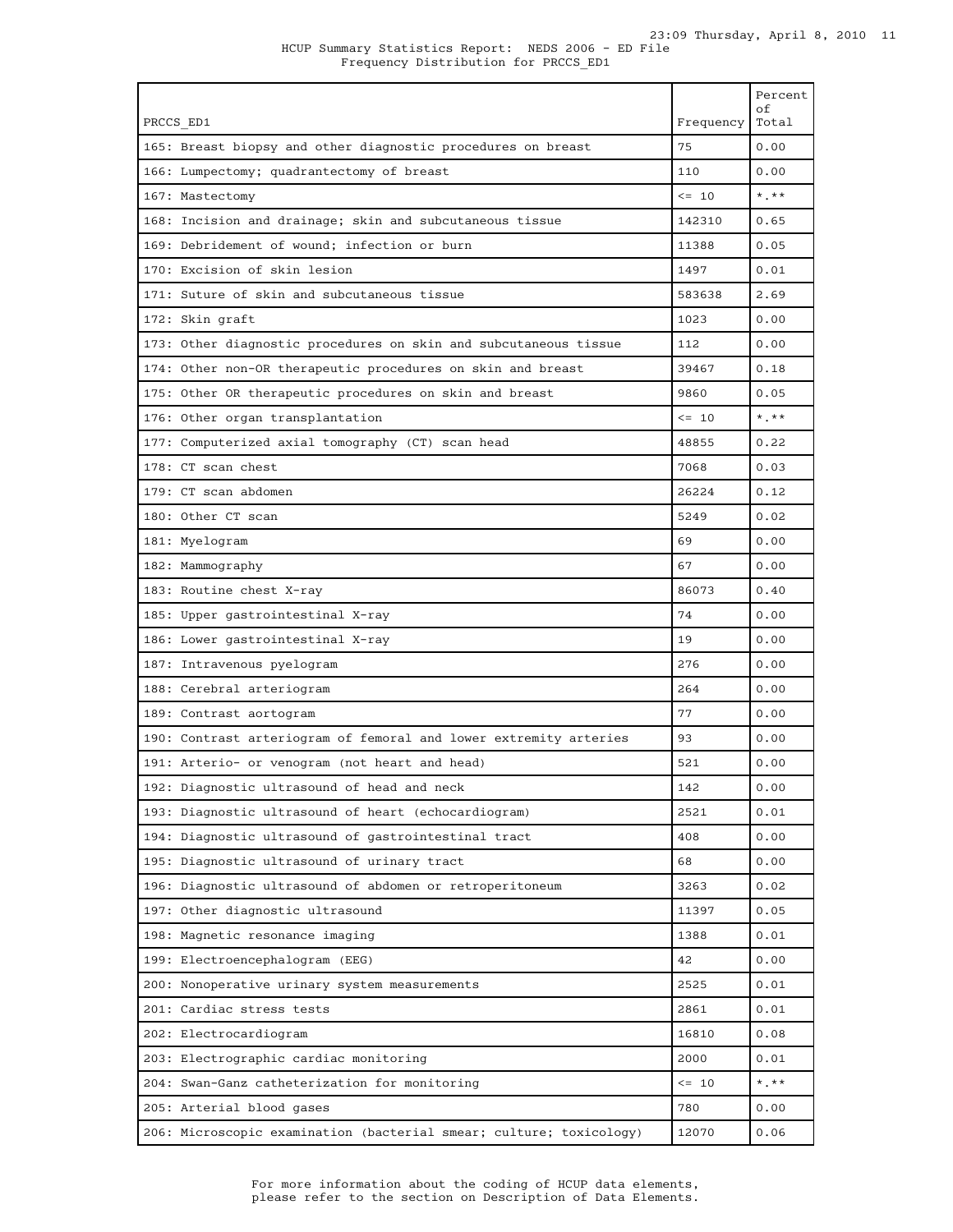| PRCCS ED1                                                              | Frequency  | Percent<br>of<br>Total |
|------------------------------------------------------------------------|------------|------------------------|
| 207: Radioisotope bone scan                                            | $\leq -10$ | $*$ , $*$              |
| 208: Radioisotope pulmonary scan                                       | 58         | 0.00                   |
| 209: Radioisotope scan and function studies                            | 152        | 0.00                   |
| 210: Other radioisotope scan                                           | $\leq 10$  | $*$ , $**$             |
| 211: Therapeutic radiology for cancer treatment                        | 54         | 0.00                   |
| 212: Diagnostic physical therapy                                       | 70         | 0.00                   |
| 213: Physical therapy exercises; manipulation; and other procedures    | 113        | 0.00                   |
| 214: Traction; splints; and other wound care                           | 482477     | 2.22                   |
| 215: Other physical therapy and rehabilitation                         | 404        | 0.00                   |
| 216: Respiratory intubation and mechanical ventilation                 | 10136      | 0.05                   |
| 217: Other respiratory therapy                                         | 29288      | 0.13                   |
| 218: Psychological and psychiatric evaluation and therapy              | 1790       | 0.01                   |
| 219: Alcohol and drug rehabilitation/detoxification                    | 915        | 0.00                   |
| 220: Ophthalmologic and otologic diagnosis and treatment               | 1957       | 0.01                   |
| 221: Nasogastric tube                                                  | 1745       | 0.01                   |
| 222: Blood transfusion                                                 | 6117       | 0.03                   |
| 223: Enteral and parenteral nutrition                                  | 10418      | 0.05                   |
| 224: Cancer chemotherapy                                               | 3811       | 0.02                   |
| 225: Conversion of cardiac rhythm                                      | 10285      | 0.05                   |
| 226: Other diagnostic radiology and related techniques                 | 155607     | 0.72                   |
| 227: Other diagnostic procedures (interview; evaluation; consultation) | 507656     | 2.34                   |
| 228: Prophylactic vaccinations and inoculations                        | 56603      | 0.26                   |
| 229: Nonoperative removal of foreign body                              | 45988      | 0.21                   |
| 230: Extracorporeal shock wave other than urinary                      | $\leq$ 10  | $*$ , $*$              |
| 231: Other therapeutic procedures                                      | 655428     | 3.02                   |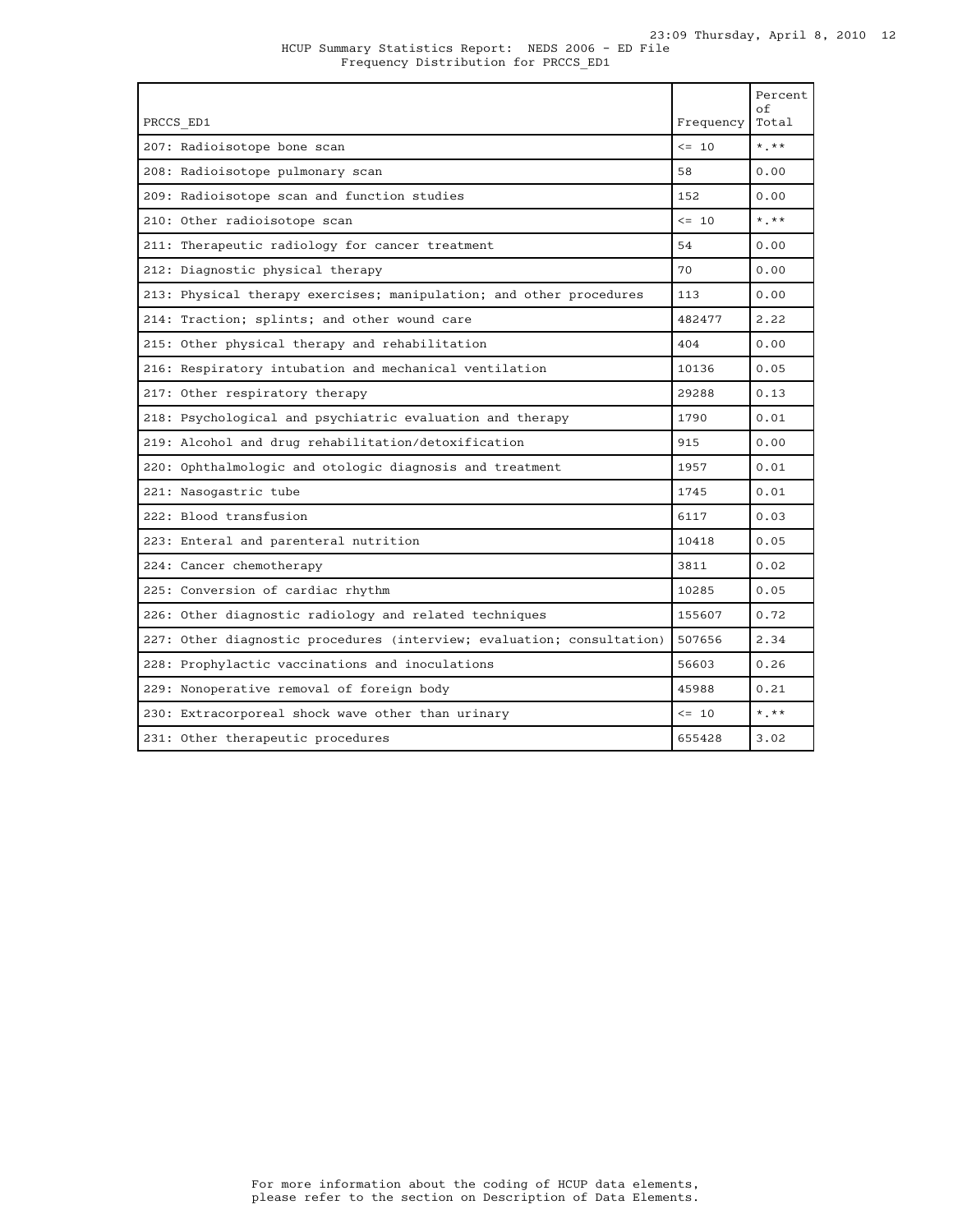# HCUP Summary Statistics Report: NEDS 2006 - ED File Frequency Distribution for PR\_ED1

| PR ED1                 | Frequency | Percent<br>οf<br>Total |
|------------------------|-----------|------------------------|
| Blank                  | 18211316  | 83.80                  |
| Valid PR               | 3514030   | 16.17                  |
| Inconsistent PR (incn) | 265       | 0.00                   |
| Invalid PR (invl)      | 6621      | 0.03                   |